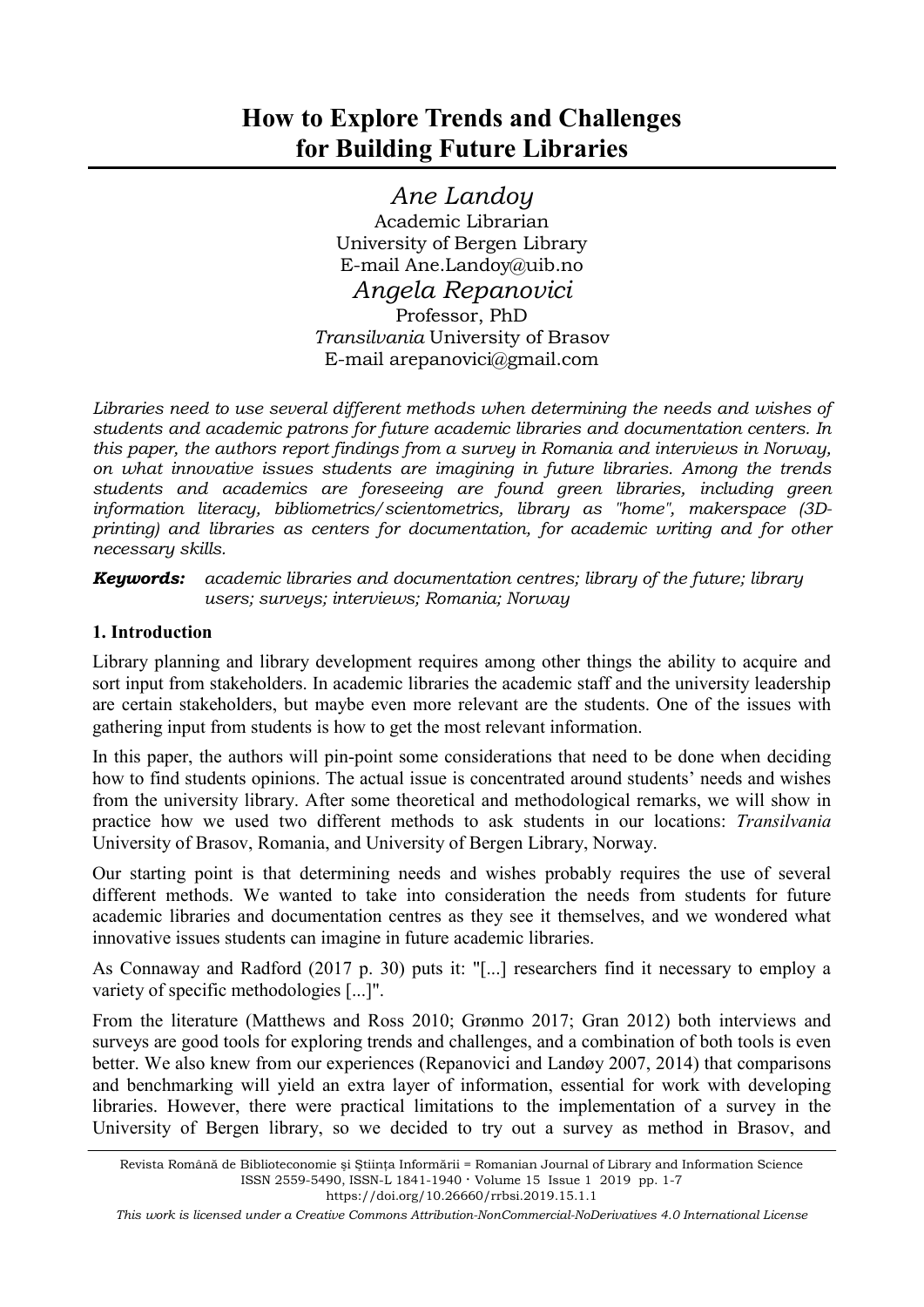interviews in Bergen. This is why we did not employ both survey and interview in both locations.

## **2. Methodology**

Matthews and Ross (2010), in *Research methods. A practical guide for the social sciences* distinguishes between the qualitative and quantitative approaches to finding and using data. There are several practical and theoretical differences between qualitative and quantitative approaches, but their main message is that the usage of method will depend on what kind of question is to be investigated; what subject is under scrutiny. Matthews and Ross are in favour of "mixed methods", where data gathered by one approach is used to augment data gathered by the other approach.

Similarily, Grønmo (2004 p. 128f) distinguishes between qualitative and quantitative data. Qualitative data has analytically descriptive research questions, while quantitative data replies to statistically generalising research questions. "Flexibility" is the norm for the methodological approach when using qualitative data, and "structure" for quantitative. A researcher using qualitative data will be closer and more sensitive to the data sources, while researching with quantitative data calls for distance and selectivity. When interpreting data the relevance is most important when using qualitative data, and precision when using quantitative (Grønmo 2017 p. 129).

From Matthews and Ross (2010) and Grønmo (2017) it is evident that both qualitative and quantitative approaches and methods have their advantages and disadvantages, and the main point is the planned usage.

Validity and reliability are central concepts in research, especially within quantitative surveys. Validity is defined as "the degree of applicability of the data for the research question", while reliability is defined as "trustworthiness of the data/data collection" (Grønmo 2017 p. 241f; Gran 2012 p. 42).

Validity is concerned with having the correct data in relation to the research questions, while reliability, on the other hand, is concerned with proper data collection. In practical research validity and reliability may include several different aspects:

- Are the respondents the correct ones to be asked about the issue under investigation? Do they possess the knowledge the research is looking for?

- Are the questions formulated properly, so that they elicit answers to the research questions, and not something else? Are they valid?

- Are the data collected and treated in the appropriate way? Are they reliable?

- Is there sufficient flexibility to allow for other research questions that turn up in the process, to be investigated as well? (Gran 2012 p. 42)

In our practical work with acquiring data on students' views on future academic libraries and their perceptions of their needs, we decided to try a survey in one location, and interviews in the other, as described earlier. In the background was our belief, based on Grønmo, Gran and Matthews and Ross, that surveys are good for larger amount of data that can be analyzed statistically. However, they are not very flexible, although they may include open questions, and as such gain a bit more flexibility. On the other hand, interviews are better for in-depth data collections. Interviews, however, are time consuming for the researcher, and may be very flexible. They can also allow a close interaction between interviewer and interviewee.

The two methods can be seen as complimentary, and this was one of the reasons we wanted to try both as an experiment.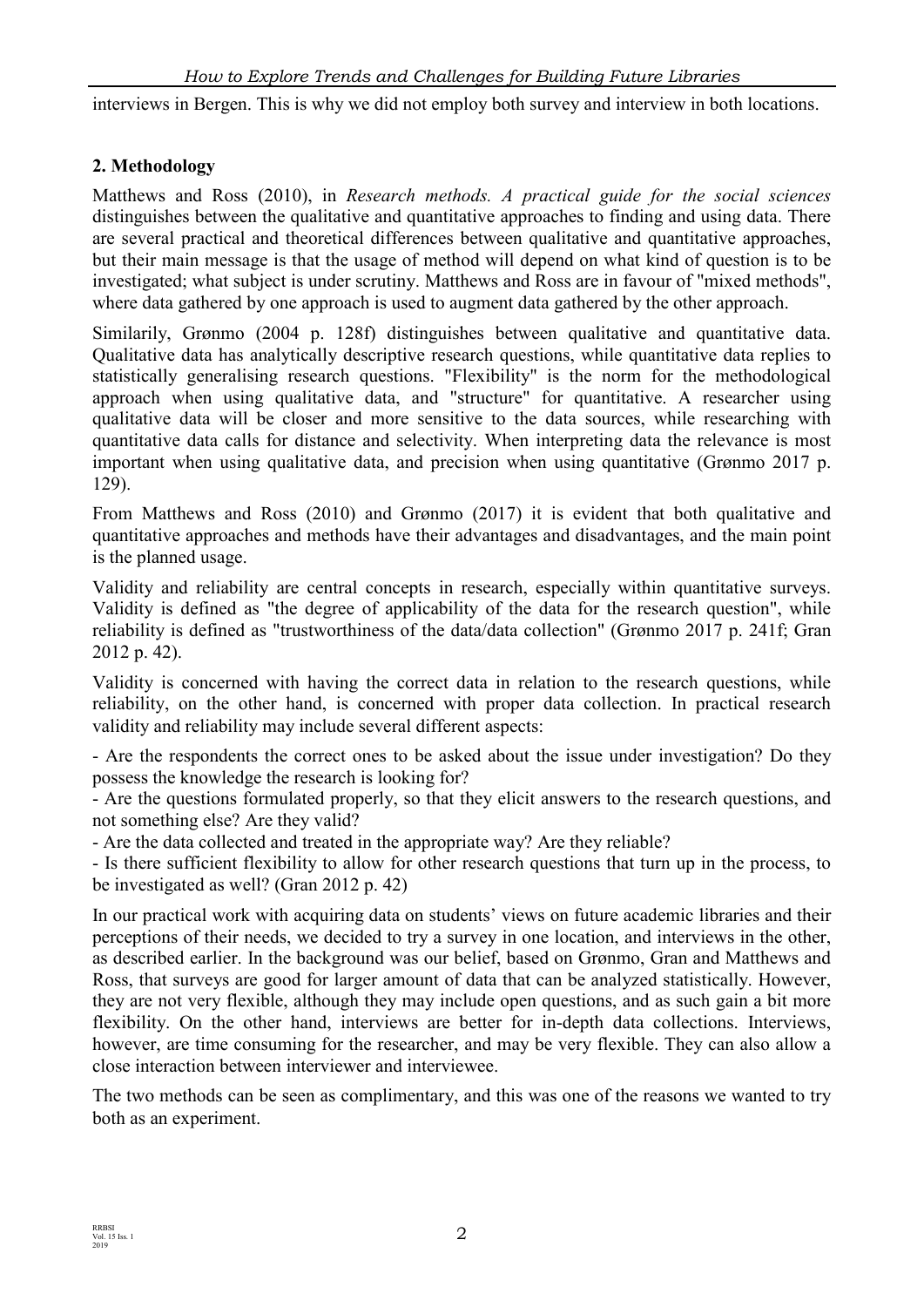## **2.1 Survey in Romania**

As put forward by Grønmo, Gran and Matthews and Ross, surveys are well suited to gathering of large amounts of data, and to get simple, straightforward responses to questions. However, this is depending on how well thought-out the questions in the form are. In our case, we decided to ask about prospective services under three headings: The learning centre; Centre for technological transfer and Centre for documentation and use of information. Under each heading we grouped the services belonging to these aspects of the academic library, and the respondents would then rate how important they found the services on a scale from one (least) to five (most). There was also an option of "other", to open for other services that the authors had not included in the original survey, but this was used only to a small extent.

The authors collaborated on the questions in the survey, which were then translated into Romanian and administered as a web survey through survey-monkey collector to all students from the specializations Mechatronics, Optometry and Medical Engineers from Product Design and Environment Faculty at *Transilvania* University.

There were 105 students responding: 27% male, 73% female. 39% were from first year and 43% forth year. 38% were between 18-21 years, while half were 22-23 years. 12% were over 24 years.

### **2.2 Interviews in Norway**

The Norwegian part of the investigations for this paper took place at the University of Bergen Library in the spring of 2016.

As mentioned earlier, there were practical problems hindering a deployment of a survey in Bergen, but conducting interviews as a means of gathering data and information was possible. The interviews were part of discussions held with the student unions at the faculty level for Faculty of humanities and Faculty of social sciences, and also random students in the library.

12 students from different faculties, both at bachelors- and masters' level were interviewed about what they thought the university library should contain.

In the interviews, the students were one open question: "What do you think a university library should contain?" and one question with some options, but also including an open question "anything else?" The second part of the interview consisted of their comments in the form of "yes, I would use/no, I would not use" to a list of different items that could be found in a library. The list was made from similar items in the survey in Romania. However, as several of the new trends suggested for the Romanians already are implemented in Bergen, the list was shorter. These are the items that were only in the Brasov list:

- Connection to electricity, internet connection;
- Access to the databases to which the university has a subscription;
- Online tutorials on accessing information;
- Access to software for automatically generating a bibliography;
- Copy and printing devices, scanners;
- Online documentation for downloading and using the available licenses and software;

- Online communication with a specialized support IT centre for any technological issues that may arise.

Typically, the interviewer did not comment at the responses given to the first open question, but just made notes of what was said. For the second question, there were some explanations for the terms used, but the full flexibility of the interview situation was not used. This was deliberate, to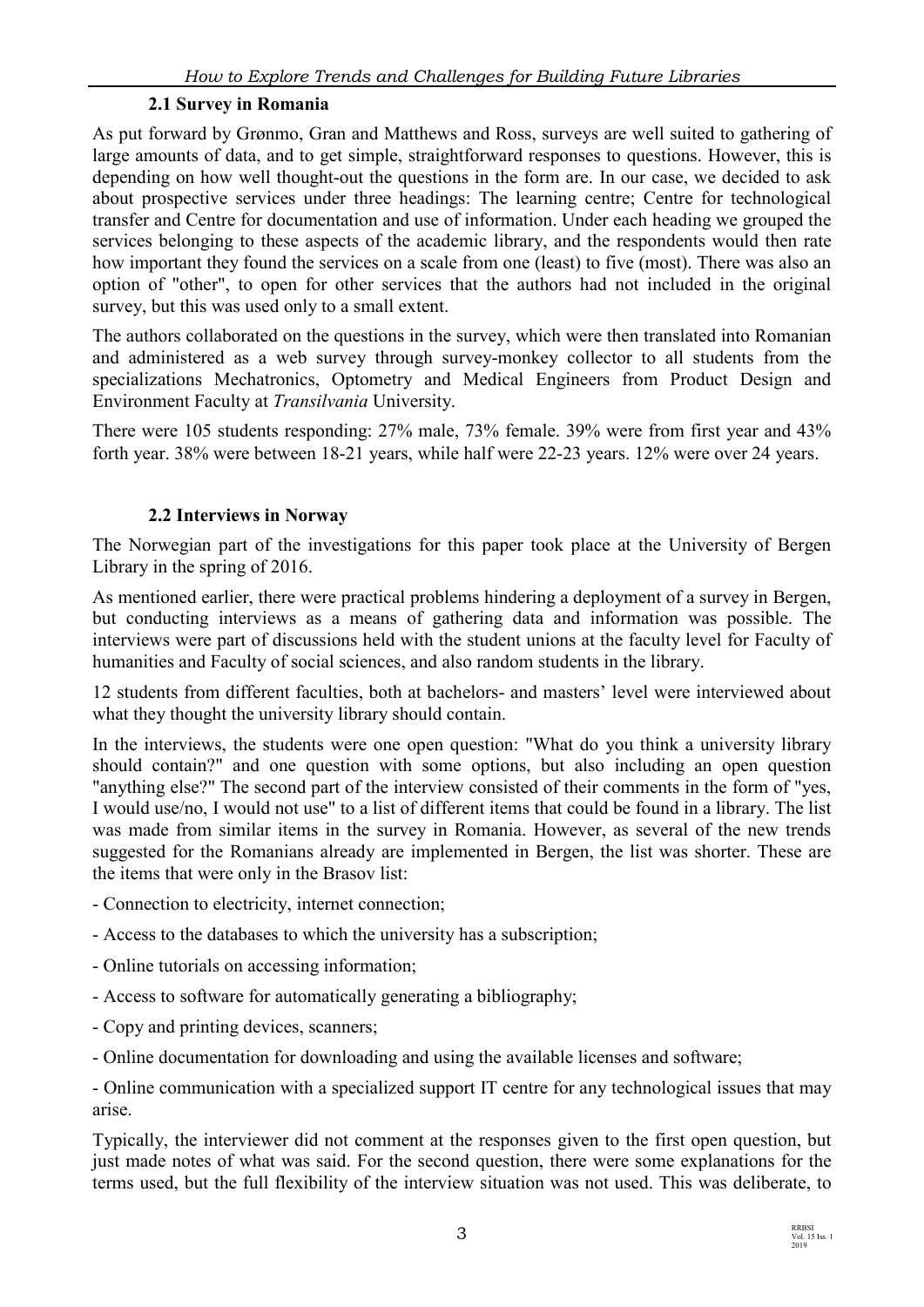gather the students' own impressions and not interfere from the interviewer's own point of view.

There were 5 male and 7 female students interviewed, 3 from bachelor and 9 from master level. 8 from Faculty of humanities, 3 from Social Sciences and 1 from Law, and all were users of the library. They were invited to participate in the interview, and rewarded with a coffee from the library coffee shop.

In addition to the data used in this paper, the interviews also contained other suggestions for the Library for the humanities that were implemented (or in one case not implemented) in 2016 and 2017.

# **3. Results**

The SurveyMonkey program (and other similar software) allows for immediate and systematic presentation of results from surveys in tables or figures of different kind, typically in the form of percentages instead of actual numbers. It also lets the researcher combine responses to more than one question in the same table. This can facilitate uncovering of deeper conjunctions; if one group of students (for ex. 4<sup>th</sup> year level) are systematically more interested in one feature.

On the other hand, interview-based research will typically have quite small amounts of data, and tables will be made manually by the researcher. More often, though, the interview responses will be presented in plain text and with actual numbers instead of percentages.

Another issue when it comes to the results from two different libraries in separate countries is how to present data from each library: All results from each library together, or as comparisons on each set of questions? In this paper we decided to compare on each set of questions, as we imagine this will yield the most interesting results.

## *Findings*

In this research we were looking for what the students saw as new and interesting trends in academic libraries, and their perceived needs and wishes, in Brasov, Romania and Bergen, Norway. In the survey the suggestions were formulated in the questions, while in the interviews there were some pre-formulated suggestions based on the same lists as the survey.

#### *Comparisons*

One set of questions concerned what we called "The learning centre" in the library.

**Table 1**. *Responses from students in* Transilvania *University of Brasov to the question* Which of the following facilities should be provided by the Learning Centre. Responses 1 to 5, *where 1 is "least required" and 5 is "most required"* 

| Which of the following facilities should be provided by the Learning Centre, on a scale from 1-5, where 1 - least, 5 - most |                      |          |    |    |    |                   |                   |
|-----------------------------------------------------------------------------------------------------------------------------|----------------------|----------|----|----|----|-------------------|-------------------|
| <b>Answer Options</b>                                                                                                       |                      | 2        | 3  | 4  | 5  | Rating<br>average | Response<br>count |
| Furniture - tables and chairs - which can be moved                                                                          |                      |          | 25 | 35 | 37 | 3,95              | 105               |
| Mobile walls to create various private spaces for individual or<br>team study                                               | 8                    | 15       | 32 | 25 | 25 | 3,42              | 105               |
| Boards, video projectors connected to laptops for video<br>projectors connected to laptops for presentation                 | 3                    |          | 9  | 19 | 73 | 4,50              | 105               |
| Connection to electricity, internet connection                                                                              |                      | $\theta$ | 4  | n, | 93 | 4,82              | 105               |
| Others                                                                                                                      |                      |          |    |    |    |                   |                   |
|                                                                                                                             | answered<br>question | 105      |    |    |    |                   |                   |
|                                                                                                                             | skipped<br>question  | 0        |    |    |    |                   |                   |

The students in Brasov were asked about what facilities should be provided by the learning centre, and gave "connections to electricity, internet connection" as the most desired, followed by "boards,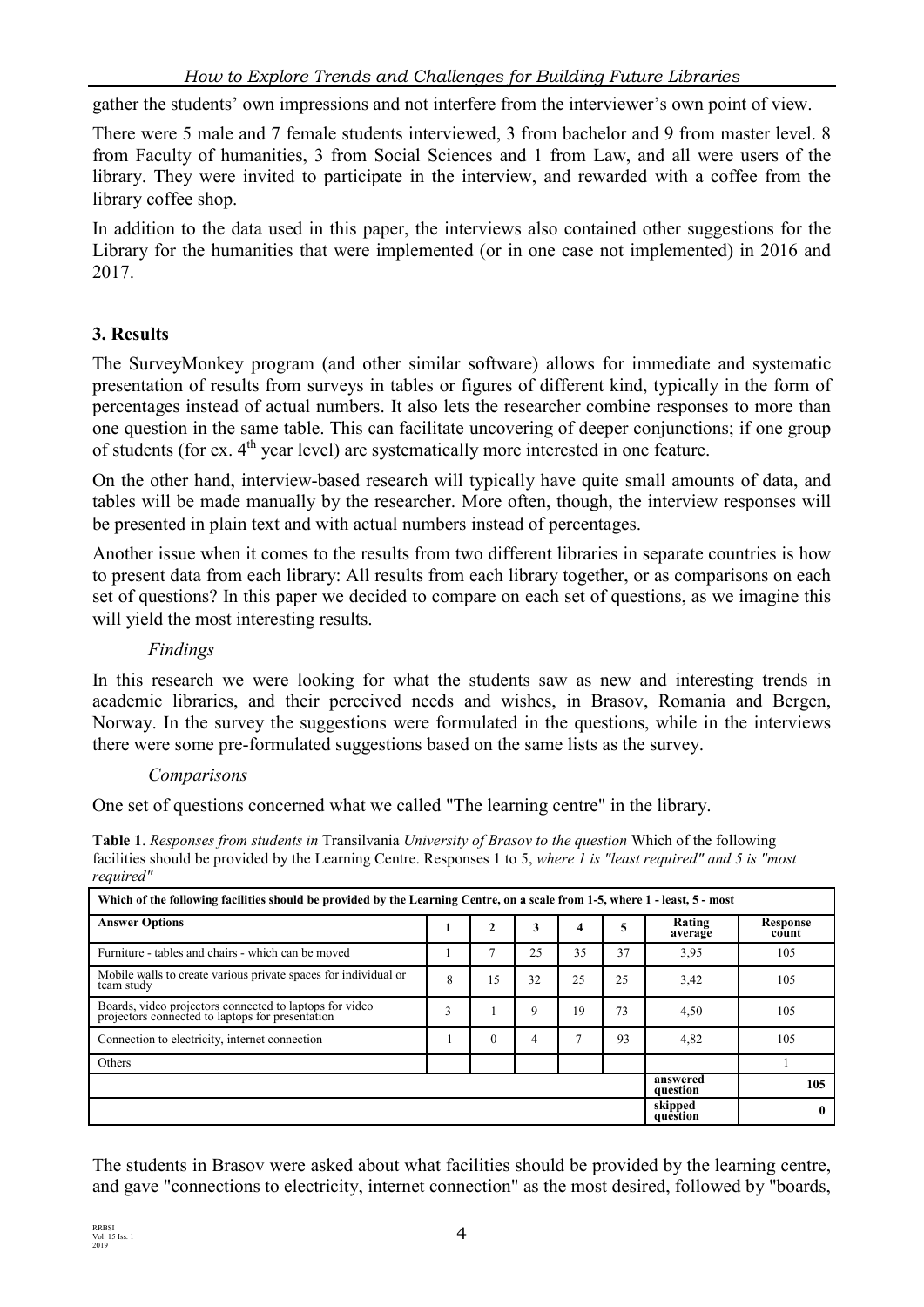video projectors connected to laptops for presentation", "furniture - tables and chairs which can be moved" and "mobile walls to create various private spaces for individual or team study" as least interesting. We can see the same order when we look at the responses with "5" or "most".

From the Bergen students we see that all 12 would use "boards, video projectors connected to laptops for presentations", and half (6) would use "furniture - tables and chairs - which can be moved" and "mobile walls to create various private spaces for individual or team study". Interestingly, internet and electricity is not mentioned, and we think that this is because it is considered fundamental by students in a Norwegian academic library.

**Table 2**. *Responses from students in* Transilvania *University of Brasov to the question* Which of the following facilities should be provided by the Centre for Technological Transfer? *Responses 1 to 5, where 1 is "least required" and 5 is "most required"* 

| <b>Answer Options</b>                                                                           |          | $\mathbf{2}$   | 3  | 4  | 5  | Rating<br>average    | <b>Response</b><br>count |
|-------------------------------------------------------------------------------------------------|----------|----------------|----|----|----|----------------------|--------------------------|
| An area with 3D printers, supplies and related software                                         | 2        |                | 20 | 32 | 49 | 4,20                 | 104                      |
| Gaming space - Lego, chess for stimulating creativity                                           |          | 17             | 34 | 29 | 17 | 3,31                 | 104                      |
| Copy and printing devices, scanners                                                             |          | $\overline{c}$ | 8  | 26 | 69 | 4,54                 | 105                      |
| Laptops and mass-media technology for tomorrow                                                  |          | 5              | 12 | 30 | 58 | 4,34                 | 105                      |
| Online documentation regarding the use of the                                                   |          | 4              | 29 | 35 | 35 | 3,98                 | 103                      |
| Online documentation for downloading and using the licences<br>that university bought access to |          | $\overline{4}$ | 15 | 28 | 55 | 4,28                 | 103                      |
| Online communication with a specialized support IT                                              |          | $\overline{7}$ | 12 | 38 | 46 | 4,16                 | 104                      |
| Training courses for using the various technologies                                             | $\theta$ | 3              | 15 | 37 | 50 | 4,28                 | 105                      |
| Exhibitions of new products by different companies                                              |          | 6              | 19 | 32 | 46 | 4,09                 | 105                      |
| Workshops on various topics of interest                                                         | $\theta$ | $\overline{4}$ | 13 | 26 | 62 | 4,39                 | 105                      |
| Others                                                                                          |          |                |    |    |    |                      | 2                        |
|                                                                                                 |          |                |    |    |    | answered<br>question | 105                      |
|                                                                                                 |          |                |    |    |    | skipped<br>question  | $\bf{0}$                 |

Another set of questions dealt with the idea of a "Centre for technological transfer" in the library.

The Brasov students found "copy and printing devices, scanners" as most interesting, followed by "workshops on various topics of interest". They also would like "training courses for using the various technologies", and "online documentation for downloading and using the licences that university bought access to". "Gaming space - Lego, chess for stimulating creativity" was least interesting, and we can see in the table that this item received the most responses of "1 - least important", "2" and "3").

In the University of Bergen Library copy and printing devices with scanners are already implemented as standard equipment, and therefore was not on the list of suggestions in the interviews. However, 11 of the respondents were interested in attending "exhibitions of new products by different companies acting in the industry of our specialization". As the main group of students came from the humanities, there was certain insecurity about what this could be, and "book fair" was given as one example from the interviewer. One of the students mentioned that this had to be subject-relevant, and another said that it should not be advertising.

A majority of the Bergen students (7 of 12) agreed that "Lego, chess, GO for stimulating creativity", "photo and film cameras for borrowing" and "training courses for using the various technologies" would be of interesting. Only 25% (4 students) were interested in trying "3D printers, supplies and related software".

Other items that were mentioned in the interviews relating to this heading: Art exhibitions;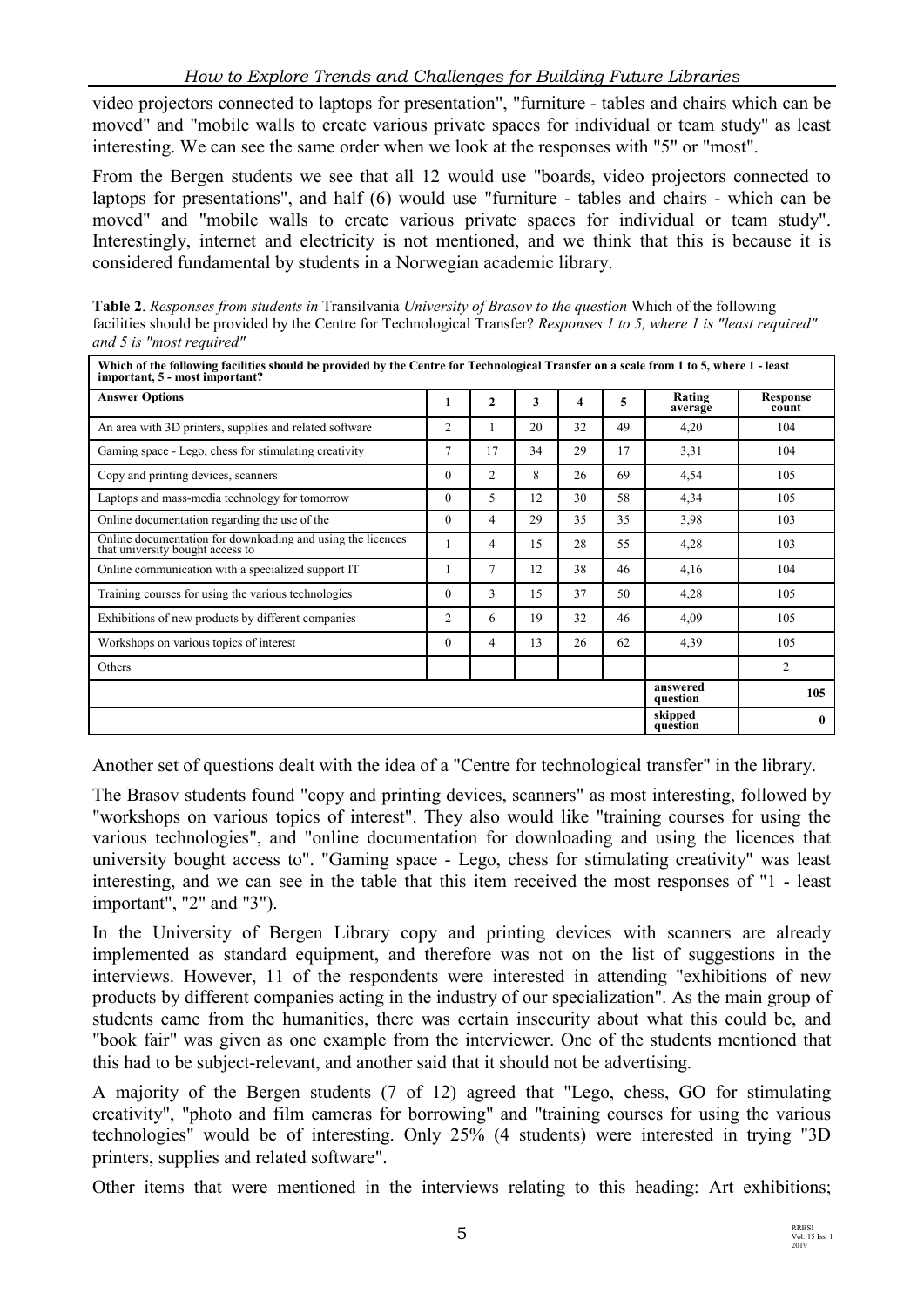newspaper archives digitally available on a big screen; exhibiting older material and fiction; shorter practical and inspirational workshops from the professors or the library staff.

When asked about what would be the most important feature of the University library, the students from *Transilvania* University of Brasov rated "Centre for documentation and use of information" highest.

**Table 3**. *Responses from students at* Transilvania *University of Brasov to the question* How important are the following facilities? *Responses 1 to 5, where 1 is "least important" and 5 is "most important"* 

| INFORMATION COMMONS will include three centres: learning, documentation and use of information resources, and technological<br>transfer by software and equipments. On a scale from 1 to 5, where 1 - least important, 5 - most i |                      |          |    |    |    |                       |                          |
|-----------------------------------------------------------------------------------------------------------------------------------------------------------------------------------------------------------------------------------|----------------------|----------|----|----|----|-----------------------|--------------------------|
| <b>Answer Options</b>                                                                                                                                                                                                             |                      |          | 3  | 4  |    | Rating aver-<br>age   | <b>Response</b><br>count |
| Learning centre                                                                                                                                                                                                                   | $\Omega$             |          | 12 | 33 | 55 | 4,34                  | 104                      |
| Centre for documentation and use of information                                                                                                                                                                                   | $\Omega$             | $\theta$ |    | 28 | 70 | 4.63                  | 103                      |
| Centre for technological transfer                                                                                                                                                                                                 | $\Omega$             |          | 14 | 47 | 42 | 4,25                  | 104                      |
| Comments                                                                                                                                                                                                                          |                      |          |    |    |    |                       |                          |
|                                                                                                                                                                                                                                   | answered<br>question | 105      |    |    |    |                       |                          |
|                                                                                                                                                                                                                                   |                      |          |    |    |    | skipped ques-<br>tion | 0                        |

And the Norwegian students agreed. "Relevant books, journals, media, databases (both printed and electronic)" were mentioned by all 12 students, "study spaces in different kinds of zones (more or less quiet; with or without computer)" by 9 and "accommodating and knowledgeable library staff" by 8.

In the open part of the interviews, the 12 Bergen students had a wide range of requirements for the university library. The requirements differed quite significantly between the students. Half of them stated that they would take the library as they know it as their starting point, but still, there was a difference in what was mentioned.

Table 4 gives an overview of future library requirements mentioned in the interviews.

|  |  |  |  |  |  | Table 4. Future library requirements mentioned in interviews with students from University of Bergen |
|--|--|--|--|--|--|------------------------------------------------------------------------------------------------------|
|--|--|--|--|--|--|------------------------------------------------------------------------------------------------------|

| <b>Item</b>                                                                             | <b>Mentioned by</b><br>number of<br>students |
|-----------------------------------------------------------------------------------------|----------------------------------------------|
| Relevant books, journals, media, databases (both printed and electronic)                | 12                                           |
| Study spaces in different kinds of zones (more or less quiet; with or without computer) | 9                                            |
| Accommodating and knowledgeable library staff                                           | 8                                            |
| Newspapers                                                                              | 5                                            |
| Group study rooms                                                                       | 4                                            |
| Inter Library Loan services also for students                                           | 3                                            |
| Computers/printers/scanners                                                             | 3                                            |
| Coffee shop                                                                             | 3                                            |
| Events (book launches, debates etc)                                                     | $\mathfrak{D}$                               |
| Reference works                                                                         | 2                                            |
| Trainings and instructions                                                              | $\overline{2}$                               |
| Water fountain                                                                          |                                              |
| Chat                                                                                    |                                              |
| DVDs also for leisure                                                                   |                                              |

The very traditional item of "resources" was mentioned by all.